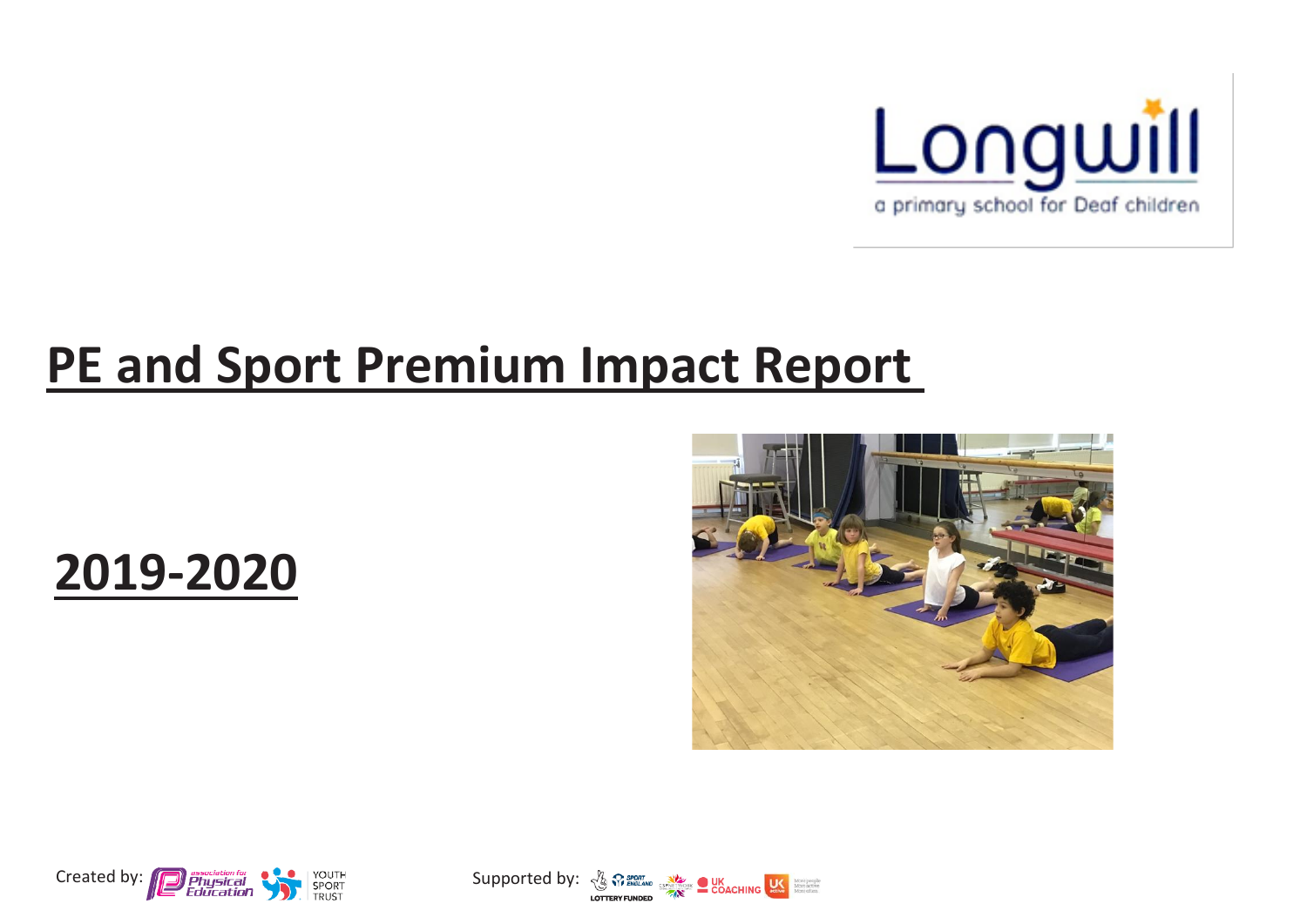| Key achievements to date: September 2019                                         | Areas for further improvement and baseline evidence of need: September 2019            |
|----------------------------------------------------------------------------------|----------------------------------------------------------------------------------------|
| Bikeability for pupils in years 4-6                                              | Support/training for new subject lead                                                  |
| Yoga bugs for KS1                                                                | Support/training for new teachers as required including active 30:30 to continue the   |
| Lunchtime clubs: physiotherapy, golf, bikes and football                         | development of this through school                                                     |
| <b>Weekly Dance lessons</b>                                                      | Investigate games mark - apply May 2020                                                |
| Weekly swimming sessions for years 1-6                                           | Extend external events pupils take part in - link to school games mark, link to co-    |
| In school competitions: orienteering and sports day                              | operative events                                                                       |
| In school festivals: gymnastics and dance                                        | Monitoring of MTPs and progress Data                                                   |
| Deaf event attended: cross country                                               | <b>Extend Trim Trail Equipment has been ordered.</b>                                   |
| Signpost sports events for the deaf to parents                                   | Yoga Mats                                                                              |
| Annual monitoring, repair and replacement of all sports equipment through        | Lunchtime supervisors play training - AJ leading                                       |
| <b>Mercury Sports</b>                                                            | Balancability - set timetable and cont to work with staff to ensure skills confidence. |
| Balanceability: build and appropriately store bikes, share digital resources for | Lunchtime clubs - can any further be added - what would the children like to see?      |
| delivering activities with foundation and KS1 staff                              | Climbing wall hire                                                                     |
| CPD for all staff – based on PE lead training in active literacy and assessment  | Development of skills progression sheets for all areas of PE                           |
| 30 mins activity throughout the day in all classes outside of PE sessions        | Make links between pupils new 'house' system and PE events - sports day                |
| Audit resources                                                                  | barriers for play time                                                                 |

| Meeting national curriculum requirements for swimming and water safety: February 2020 (due to COVID-19) Please complete all of the below*:                                                                                     |        |
|--------------------------------------------------------------------------------------------------------------------------------------------------------------------------------------------------------------------------------|--------|
| What percentage of your current Year 6 cohort swim competently, confidently and proficiently over a distance 40%<br>of at least 25 metres?                                                                                     |        |
| What percentage of your current Year 6 cohort use a range of strokes effectively [for example, front<br>crawl, backstroke and breaststroke]?                                                                                   | 40%    |
| What percentage of your current Year 6 cohort perform safe self-rescue in different water-based<br>situations?                                                                                                                 | 40%    |
| Schools can choose to use the Primary PE and Sport Premium to provide additional provision for swimming<br>but this must be for activity over and above the national curriculum requirements. Have you used it in this<br>way? | Yes/No |

\*Schools may wish to provide this information in April, just before the publication deadline.



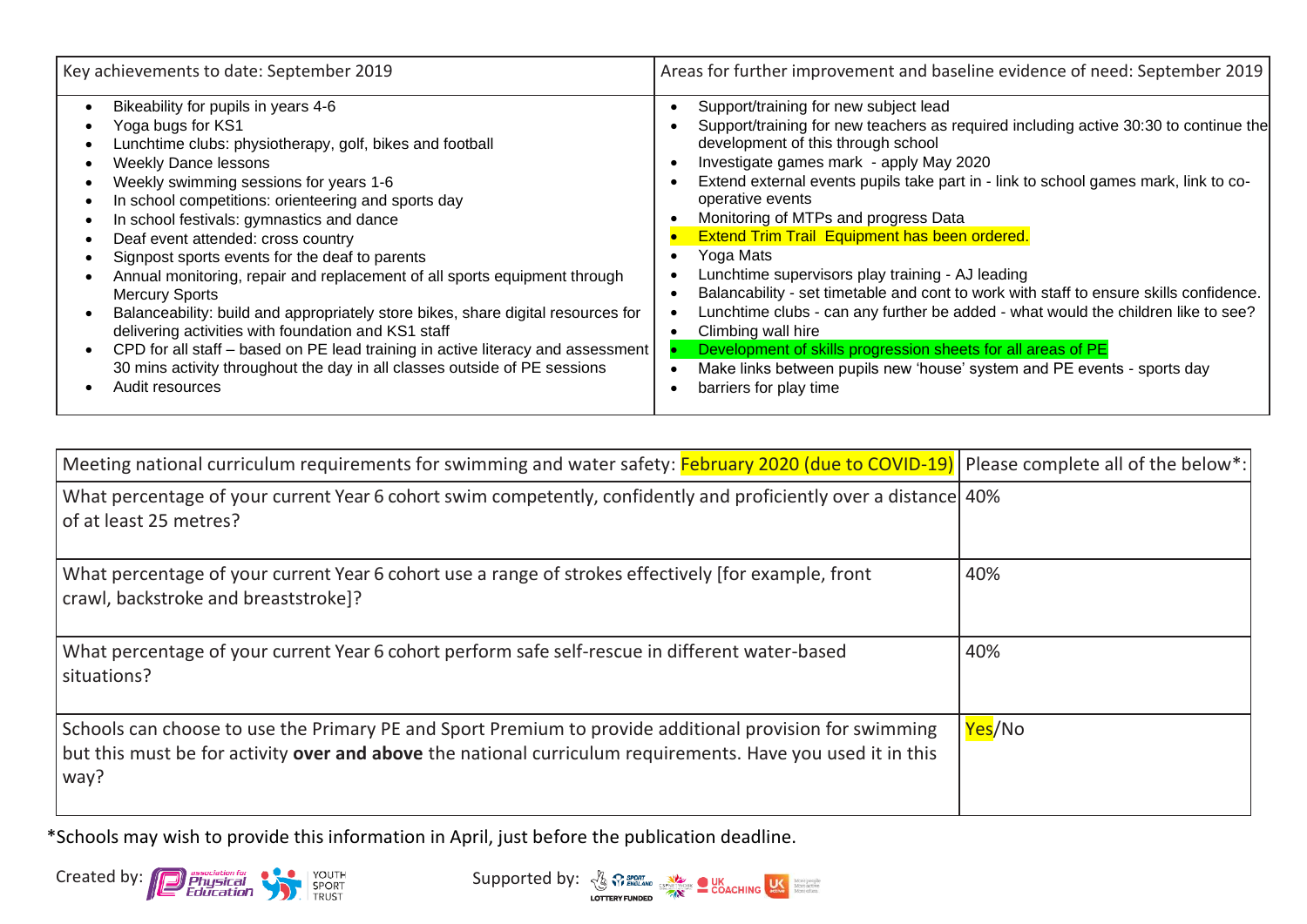| Total funding spent: £15622.26 (COVID-19)<br>Key indicator 1: The engagement of all pupils in regular physical activity - Chief Medical Officer guidelines recommend that<br>primary school children undertake at least 30 minutes of physical activity a day in school<br>Actions to achieve:<br>Evidence and impact:<br>School focus with clarity on<br>Funding allocated:<br>intended impact on pupils:<br>£8365.02<br>• All children will be able to explain (a) <b>Extend outdoor trim trail to</b><br><b>Evidence and Impact</b><br>£6475<br>provide pupils with more<br>how they keep healthy including<br>opportunities to engage in<br>a) Due to the impact of COVID-19, the<br>what physical activity they are<br>physical activity in their play<br>resources have not yet been installed (the<br>involved in and how this supports<br>installation is scheduled for the end of July<br>their mental and physical<br>time.<br>b)New subject lead training on<br>2020), but have been purchased.<br>wellbeing.<br>active sessions. Subject<br>b) The number of active minutes within each<br>• All children will be engaged in a<br>lead feedback and provide<br>PE and dance lesson increased. Staff more<br>wide range of physical activity<br>support to all staff on<br>confident and conscientious when planning to<br>both within and outside of PE<br>creating active sessions.<br>allow for more active sessions.<br>lessons.<br>c) Trial the daily mile in Year 4<br>c) Pupils achieving their 30 active mins every $\vert_{\bullet}$<br>• All pupils will take part in 30<br>day. Improvements in focus in class. "I<br>ongoing<br>minutes of activity in addition to<br>d) Playground dividers to split<br>enjoyed running every day" and another child<br>their PE sessions every day.<br>football, bikes and tennis at<br>reported "it's important to exercise and I really<br>• All children will have the<br>liked running every day. It helped to break up<br>playtime<br>opportunity to partake in sporting<br>£1081.10<br>e) Purchase gym mats.<br>the afternoon and after the run, it helped my<br>and physical activities alongside<br>£435<br>f) Carryout maintenance for<br>brain work better"<br>children from other schools,<br>£40<br>current equipment<br>d) Due to COVID-19 these have not yet been<br>widening the curriculum<br>g) purchase Foam ball<br>purchased but have been researched.<br>£63.92<br>experience.<br>h)purchase shin pads<br>e,f, g &h) Children are able to participate in a<br>• Pupils gross and fine motor skills<br>wide range of PE activities safely.<br>i) Sports day (adapted for<br>will be improved<br>£270<br>COVID-19)<br>i) An adapted sports day encouraged children<br><b>Derby Cross Country</b><br>to patriciate in physical activity whilst at home<br>during COVID-19 lockdown.<br>j) All of Y5&6 took part in an external<br>competition to showcase their developments | Academic Year: 2019 -20 | Total fund allocated: £16500 |  | Date Updated: June 2020 |                                                                                                                                                                                                                                                                                                                                                                                                                                  |
|---------------------------------------------------------------------------------------------------------------------------------------------------------------------------------------------------------------------------------------------------------------------------------------------------------------------------------------------------------------------------------------------------------------------------------------------------------------------------------------------------------------------------------------------------------------------------------------------------------------------------------------------------------------------------------------------------------------------------------------------------------------------------------------------------------------------------------------------------------------------------------------------------------------------------------------------------------------------------------------------------------------------------------------------------------------------------------------------------------------------------------------------------------------------------------------------------------------------------------------------------------------------------------------------------------------------------------------------------------------------------------------------------------------------------------------------------------------------------------------------------------------------------------------------------------------------------------------------------------------------------------------------------------------------------------------------------------------------------------------------------------------------------------------------------------------------------------------------------------------------------------------------------------------------------------------------------------------------------------------------------------------------------------------------------------------------------------------------------------------------------------------------------------------------------------------------------------------------------------------------------------------------------------------------------------------------------------------------------------------------------------------------------------------------------------------------------------------------------------------------------------------------------------------------------------------------------------------------------------------------------------------------------------------------------------------------------------------------------------------------------------------------------------------------------------------------------------------------------------------------------------------------------------------------------------------------------------|-------------------------|------------------------------|--|-------------------------|----------------------------------------------------------------------------------------------------------------------------------------------------------------------------------------------------------------------------------------------------------------------------------------------------------------------------------------------------------------------------------------------------------------------------------|
|                                                                                                                                                                                                                                                                                                                                                                                                                                                                                                                                                                                                                                                                                                                                                                                                                                                                                                                                                                                                                                                                                                                                                                                                                                                                                                                                                                                                                                                                                                                                                                                                                                                                                                                                                                                                                                                                                                                                                                                                                                                                                                                                                                                                                                                                                                                                                                                                                                                                                                                                                                                                                                                                                                                                                                                                                                                                                                                                                         |                         |                              |  |                         |                                                                                                                                                                                                                                                                                                                                                                                                                                  |
|                                                                                                                                                                                                                                                                                                                                                                                                                                                                                                                                                                                                                                                                                                                                                                                                                                                                                                                                                                                                                                                                                                                                                                                                                                                                                                                                                                                                                                                                                                                                                                                                                                                                                                                                                                                                                                                                                                                                                                                                                                                                                                                                                                                                                                                                                                                                                                                                                                                                                                                                                                                                                                                                                                                                                                                                                                                                                                                                                         |                         |                              |  |                         | Percentage of total<br>allocation:<br>51%                                                                                                                                                                                                                                                                                                                                                                                        |
|                                                                                                                                                                                                                                                                                                                                                                                                                                                                                                                                                                                                                                                                                                                                                                                                                                                                                                                                                                                                                                                                                                                                                                                                                                                                                                                                                                                                                                                                                                                                                                                                                                                                                                                                                                                                                                                                                                                                                                                                                                                                                                                                                                                                                                                                                                                                                                                                                                                                                                                                                                                                                                                                                                                                                                                                                                                                                                                                                         |                         |                              |  |                         | Sustainability and suggested                                                                                                                                                                                                                                                                                                                                                                                                     |
|                                                                                                                                                                                                                                                                                                                                                                                                                                                                                                                                                                                                                                                                                                                                                                                                                                                                                                                                                                                                                                                                                                                                                                                                                                                                                                                                                                                                                                                                                                                                                                                                                                                                                                                                                                                                                                                                                                                                                                                                                                                                                                                                                                                                                                                                                                                                                                                                                                                                                                                                                                                                                                                                                                                                                                                                                                                                                                                                                         |                         |                              |  |                         | next steps:                                                                                                                                                                                                                                                                                                                                                                                                                      |
| in Cross Country and the competition<br>encouraged them to be competitive.<br>Created by:<br><del>Supported by:</del><br><b>Physical</b><br>Education<br><b>TAN WEIGHAND CSPINDWORK COACHING WEING MORE DESCRIPTION OF A SCREENING WEIGHT DESCRIPTION OF A DESCRIPTION OF A DESCRIPTION OF A DESCRIPTION OF A DESCRIPTION OF A DESCRIPTION OF A DESCRIPTION OF A DESCRIPTION OF A DESCRIP</b><br>SPORT                                                                                                                                                                                                                                                                                                                                                                                                                                                                                                                                                                                                                                                                                                                                                                                                                                                                                                                                                                                                                                                                                                                                                                                                                                                                                                                                                                                                                                                                                                                                                                                                                                                                                                                                                                                                                                                                                                                                                                                                                                                                                                                                                                                                                                                                                                                                                                                                                                                                                                                                                  |                         |                              |  |                         | <b>Sustainability</b><br>Equipment purchased can be<br>used with all pupils and<br>maintained for future years.<br>• Subject lead disseminates<br>training to other teachers to<br>influence planning for PE and<br>dance lessons to maximise the<br>number of active minutes per<br>lesson.<br>Adapted sports day provided<br>an insight into different<br>activities that parents can do<br>with their children in the future. |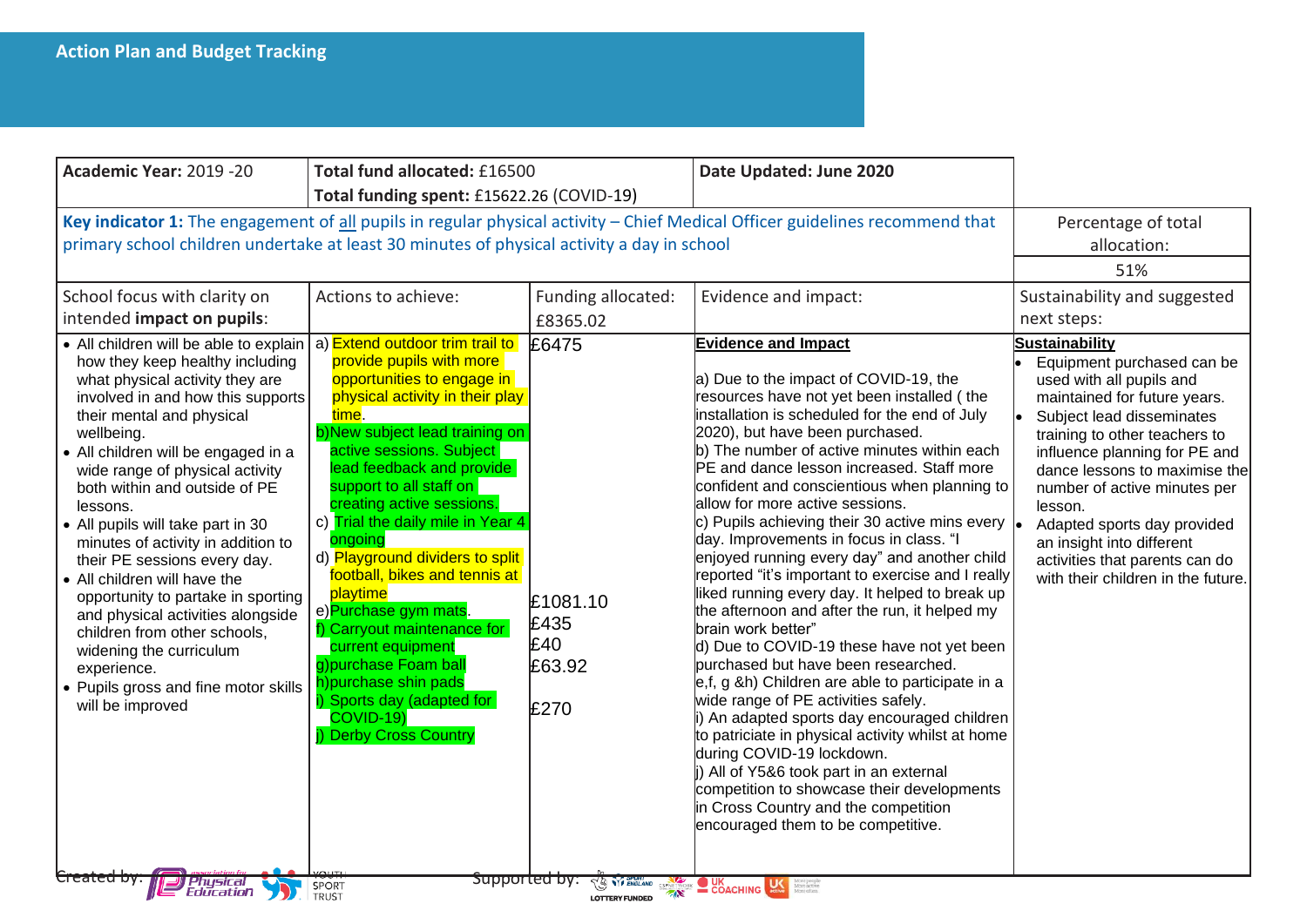| Key indicator 2: The profile of PE and sport being raised across the school as a tool for whole school improvement                                                                                                                                                          |                                                                                                                                                                                                                                                        |                               |                                                                                                                                                                                                                                                                                                                                                                                                                                                                                              | Percentage of total<br>allocation:                                                                                                                                                     |
|-----------------------------------------------------------------------------------------------------------------------------------------------------------------------------------------------------------------------------------------------------------------------------|--------------------------------------------------------------------------------------------------------------------------------------------------------------------------------------------------------------------------------------------------------|-------------------------------|----------------------------------------------------------------------------------------------------------------------------------------------------------------------------------------------------------------------------------------------------------------------------------------------------------------------------------------------------------------------------------------------------------------------------------------------------------------------------------------------|----------------------------------------------------------------------------------------------------------------------------------------------------------------------------------------|
|                                                                                                                                                                                                                                                                             |                                                                                                                                                                                                                                                        |                               |                                                                                                                                                                                                                                                                                                                                                                                                                                                                                              | 2%                                                                                                                                                                                     |
| School focus with clarity on<br>intended impact on pupils:                                                                                                                                                                                                                  | Actions to achieve:                                                                                                                                                                                                                                    | Funding allocated:<br>£334.74 | Evidence and impact:                                                                                                                                                                                                                                                                                                                                                                                                                                                                         | Sustainability and suggested<br>next steps:                                                                                                                                            |
| • The extra curricular activities for<br>all groups of children in school to<br>be widened.<br>• Pupils will be more active<br>throughout the school day<br>• More staff will be involved in<br>supporting or running lunchtime<br>clubs and promote physical<br>wellbeing. | a) Trophy - linked with 'house'<br>system. Pupils working in<br>teams to achieve. I<br>Gymnastics and dance<br>rophies purchased<br>Orienteering and sports<br>day to follow)<br>b) Deaf Dancer project.<br>c) Netball bibs and Eurohoc<br>Junior set. | £141.89<br>£192.85            | <b>Evidence and Impact</b><br>a) Pupils became more aware of the house<br>competition worked together to achieve<br>the trophy.<br>b) Profile of dance and music raised across<br>the whole school. Children were involved<br>in workshops, whilst Y4-6 were involved in<br>the project and performed at the<br>Birmingham Hippodrome.<br>c) Children were able to wear the appropriate<br>bibs and utilize equipment to facilitate and<br>secure their learning within match<br>situations. | <b>Sustainability</b><br>Trophies are to be used for<br>annual festivals to motivate<br>pupils for years to come.<br>Bibs and Eurohoc equipment<br>is to be used for years to<br>come. |



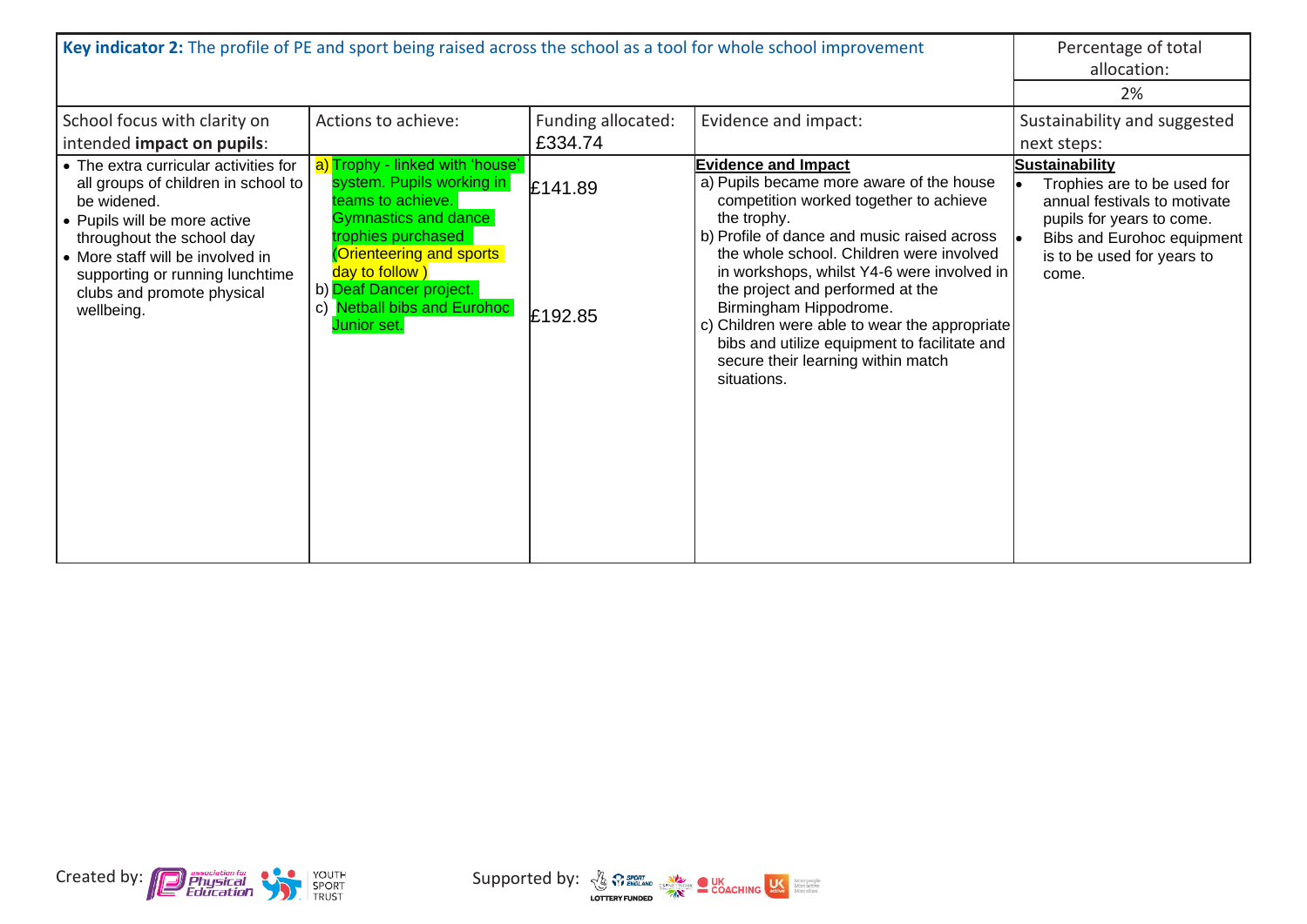| Key indicator 3: Increased confidence, knowledge and skills of all staff in teaching PE and sport                                                                                                                                                                                                                                                                                                                                                                                                                                                                                                    |                                                                                                                                                                                                                                                                                                                                                                                                                                                                                                                                                                                                                                                                                                                                                                                       |                          | Percentage of total allocation:                                                                                                                                                                                                                                                                                                                                                                                                                                                                                                                                                                                                                                                                                                                                                                   |                                                                                                                                                                                                                                                                                                                                                |
|------------------------------------------------------------------------------------------------------------------------------------------------------------------------------------------------------------------------------------------------------------------------------------------------------------------------------------------------------------------------------------------------------------------------------------------------------------------------------------------------------------------------------------------------------------------------------------------------------|---------------------------------------------------------------------------------------------------------------------------------------------------------------------------------------------------------------------------------------------------------------------------------------------------------------------------------------------------------------------------------------------------------------------------------------------------------------------------------------------------------------------------------------------------------------------------------------------------------------------------------------------------------------------------------------------------------------------------------------------------------------------------------------|--------------------------|---------------------------------------------------------------------------------------------------------------------------------------------------------------------------------------------------------------------------------------------------------------------------------------------------------------------------------------------------------------------------------------------------------------------------------------------------------------------------------------------------------------------------------------------------------------------------------------------------------------------------------------------------------------------------------------------------------------------------------------------------------------------------------------------------|------------------------------------------------------------------------------------------------------------------------------------------------------------------------------------------------------------------------------------------------------------------------------------------------------------------------------------------------|
|                                                                                                                                                                                                                                                                                                                                                                                                                                                                                                                                                                                                      |                                                                                                                                                                                                                                                                                                                                                                                                                                                                                                                                                                                                                                                                                                                                                                                       |                          |                                                                                                                                                                                                                                                                                                                                                                                                                                                                                                                                                                                                                                                                                                                                                                                                   | 0%                                                                                                                                                                                                                                                                                                                                             |
| School focus with clarity on<br>intended<br>impact on pupils:                                                                                                                                                                                                                                                                                                                                                                                                                                                                                                                                        | Actions to achieve:                                                                                                                                                                                                                                                                                                                                                                                                                                                                                                                                                                                                                                                                                                                                                                   | Funding<br>allocated: £0 | Evidence and impact:                                                                                                                                                                                                                                                                                                                                                                                                                                                                                                                                                                                                                                                                                                                                                                              | Sustainability and suggested<br>next steps:                                                                                                                                                                                                                                                                                                    |
| Staff will be extremely reflective<br>about their practice, especially<br>bearing in mind the needs of their<br>deaf pupils.<br>Staff will confidently teach a<br>variety of sports in line with the<br>National Curriculum expectations<br>and healthy and safety guidelines.<br>Staff will be more confident to<br>assess, provide feedback and<br>adjust plans to ensure all children<br>progress to the best of their<br>ability.<br>Staff will deliver policies and<br>practices in accordance with<br>school values and expectations.<br>The quality of teaching and<br>learning will improve. | New subject lead to attend<br>suitable training (CPD) and<br>disseminate findings,<br>training and ideas to staff.<br><b>SHARPS training feedback</b><br>to staff.<br>Audit all staff's confidence<br>and skills for teaching and<br>supporting in PE sessions:<br>analyse the results to see<br>where the specific training<br>needs are.<br>Creation of well sequenced<br>Ic)<br>and coherent skills<br>progression map. Monitor<br>and discuss MTPs for<br>evidence of these skills as<br>well as monitoring PE<br>assessment data for<br>evidence of pupils' progress.<br><b>Provide teachers</b> / TAs with<br>support / team teaching<br>opportunities with more<br>experienced staff to improve<br>their understanding of best<br>practice for when teaching<br>deaf children. |                          | New subject lead to disseminated<br>la)<br>training to all staff during CPD<br>opportunities to allow staff to have up to<br>date PE knowledge and strategies. Staff<br>feedback - increased confidence.<br>Subject lead aware of training needs<br>lb`<br>and therefore is able to arrange<br>appropriate CPD.<br>CPD has developed the skills of all staff<br>Ic)<br>to enable them to more confidently<br>teach PE skills, whilst increasing the<br>number of active minutes.<br>Staff's planning shows development and<br>ld)<br>an increase in confidence as they follow<br>the progression grids. Assessment data<br>shows pupil progression.<br>NQT is more confident to deliver<br>le)<br>independent PE lessons to a wide range<br>of pupils within a range of sports and<br>activities. | <b>Sustainability</b><br>• Subject lead disseminating<br>training to all staff allowing<br>them to employ new<br>strategies/techniques in their<br>PE lessons.<br>Increased confidence means<br>$\bullet$<br>that teachers are able to plan<br>appropriate PE and dance<br>lessons, whilst utilizing<br>progression documents for<br>guidance. |



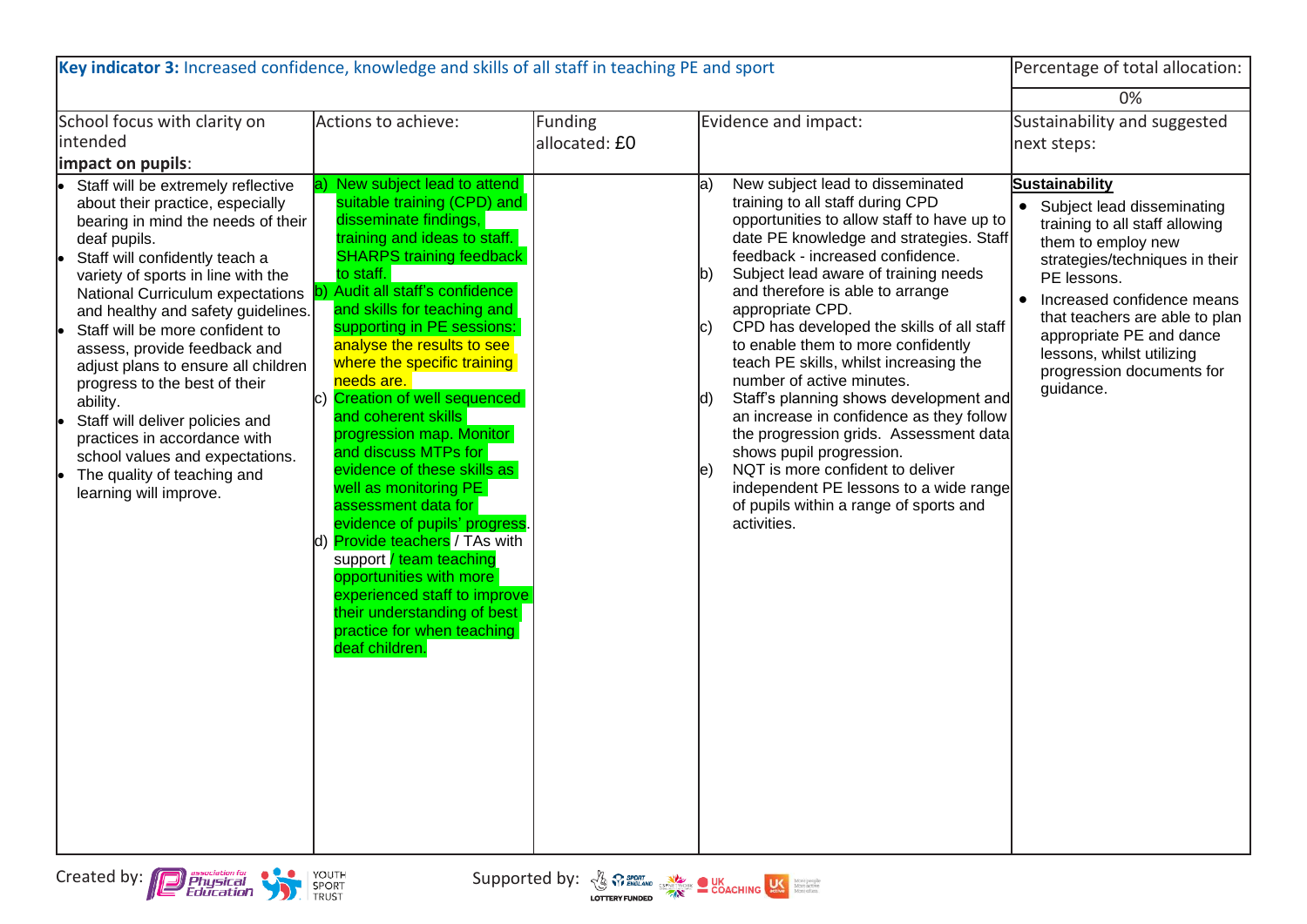| Key indicator 4: Broader experience of a range of sports and activities offered to all pupils                                                                                                                                                                                                                                                                                                                                                                                                                                      | Percentage of total allocation:                                                                                                                                                                                                                                                                                                                                                                              |                                                                                                                                                                                                                                      |                                                                                                                                                                                                                                                                                                                                                                                                                                                                                                                                                                                                                 |                                                                                                                                                                                                                                                                                                |
|------------------------------------------------------------------------------------------------------------------------------------------------------------------------------------------------------------------------------------------------------------------------------------------------------------------------------------------------------------------------------------------------------------------------------------------------------------------------------------------------------------------------------------|--------------------------------------------------------------------------------------------------------------------------------------------------------------------------------------------------------------------------------------------------------------------------------------------------------------------------------------------------------------------------------------------------------------|--------------------------------------------------------------------------------------------------------------------------------------------------------------------------------------------------------------------------------------|-----------------------------------------------------------------------------------------------------------------------------------------------------------------------------------------------------------------------------------------------------------------------------------------------------------------------------------------------------------------------------------------------------------------------------------------------------------------------------------------------------------------------------------------------------------------------------------------------------------------|------------------------------------------------------------------------------------------------------------------------------------------------------------------------------------------------------------------------------------------------------------------------------------------------|
|                                                                                                                                                                                                                                                                                                                                                                                                                                                                                                                                    |                                                                                                                                                                                                                                                                                                                                                                                                              | 20%                                                                                                                                                                                                                                  |                                                                                                                                                                                                                                                                                                                                                                                                                                                                                                                                                                                                                 |                                                                                                                                                                                                                                                                                                |
| School focus with clarity on<br>intended<br>impact on pupils:                                                                                                                                                                                                                                                                                                                                                                                                                                                                      | Actions to achieve:                                                                                                                                                                                                                                                                                                                                                                                          | Funding<br>allocated: £3290                                                                                                                                                                                                          | Evidence and impact:                                                                                                                                                                                                                                                                                                                                                                                                                                                                                                                                                                                            | Sustainability and suggested<br>next steps:                                                                                                                                                                                                                                                    |
| All pupils will actively participate<br>in sports and active sessions<br>outside of PE lessons including<br>being active for 30mins during the<br>natural course of the day<br>All pupils will have the opportunity $\vert d \vert$<br>to learn a new sport e.g. yoga,<br>panathlon sports, archery<br>Increased inclusion opportunities<br>for our deaf pupils through<br>networks, partnerships and<br>extended school opportunities.<br>Increased opportunities for<br>children to be involved in<br>competitive sports events. | <b>Additional lunchtime clubs</b><br>Participated in additional events offered by<br>lb)<br>partners and network: Penathlon,<br>parafootball<br>Years 1&2 YogaBugs<br>Enable all KS1 and KS2 children to swim<br>each week, over and above core provision £2610.00<br>to enable children to reach their full<br>swimming potential and give them the<br>opportunity to achieve the end of KS2<br>objectives. | £350.00<br>£330.00                                                                                                                                                                                                                   | a) All pupils engaged in at least <b>Sustainability</b><br>1 lunchtime club<br>b) Pupils took part in a wide<br>range of sporting activities<br>within inter-school<br>competitions and discovered<br>a wide range of new<br>accessible activities.<br>Years 1&2 had weekly Yoga<br>IC)<br>sessions for 6 weeks to<br>develop their flexibility and<br>give children a way to<br>support their mental health.<br>d) Children from Y1-6 swam<br>each week (September -<br>March 2019 due to COVID-<br>19) and developed their<br>swimming, life saving and<br>personal skills such as<br>resilience and stamina. | • Staff worked alongside<br>professionals meaning that<br>staff skills and confidence to<br>teach and support on a range<br>of sports was be developed.<br>Establishing links with<br>partners for events means<br>that events will continue to<br>take place for all pupils in the<br>future. |
| Created by: <b>D</b> Physical                                                                                                                                                                                                                                                                                                                                                                                                                                                                                                      | YOUTH<br>SPORT<br>TRUST<br>Supported by:                                                                                                                                                                                                                                                                                                                                                                     | <b>THE SPORT OF COLOR WAY AND COLOR COLOR COLOR COLOR COLOR COLOR COLOR COLOR COLOR COLOR COLOR COLOR COLOR COLOR COLOR COLOR COLOR COLOR COLOR COLOR COLOR COLOR COLOR COLOR COLOR COLOR COLOR COLOR COLOR COLOR COLOR COLOR CO</b> |                                                                                                                                                                                                                                                                                                                                                                                                                                                                                                                                                                                                                 |                                                                                                                                                                                                                                                                                                |